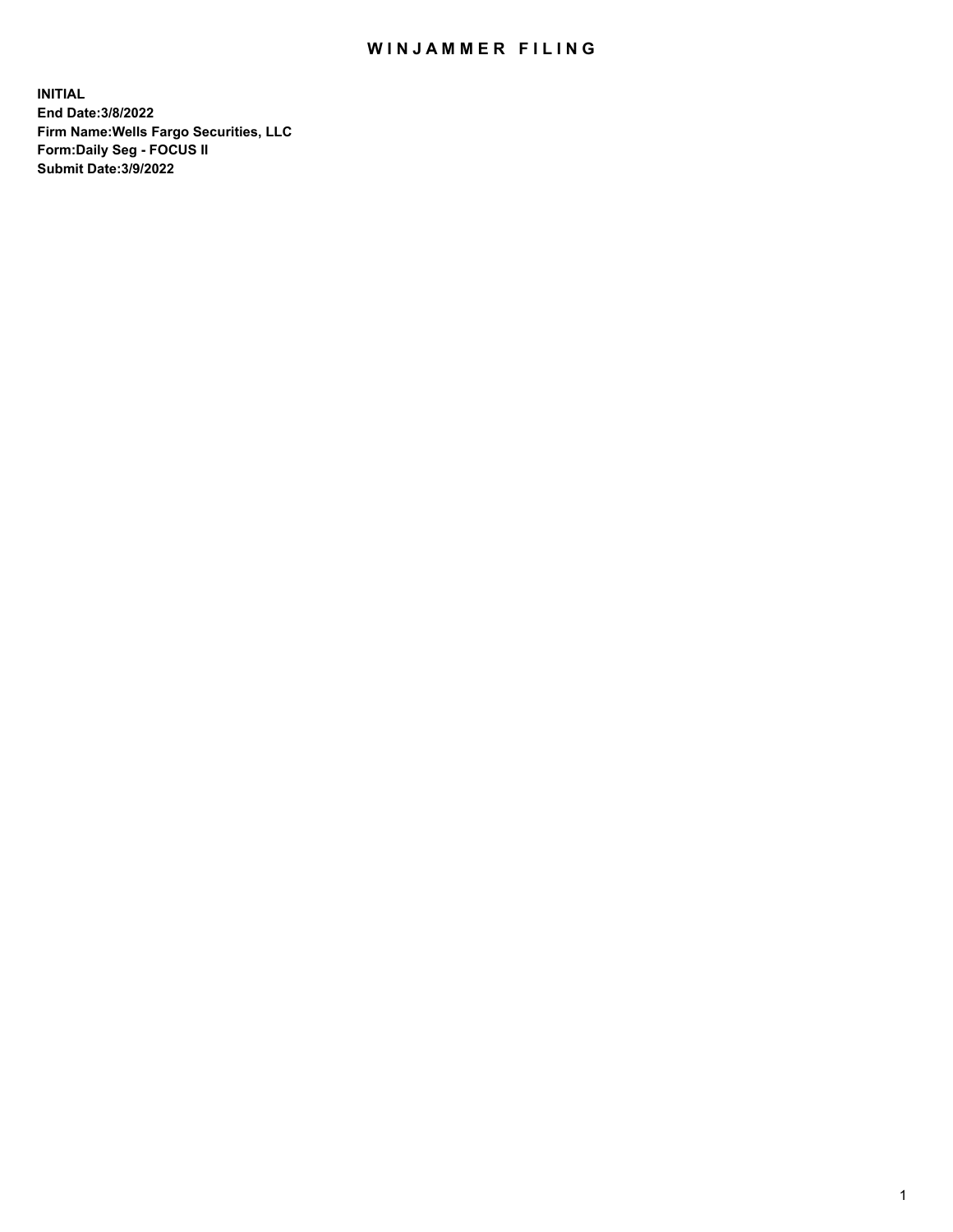**INITIAL End Date:3/8/2022 Firm Name:Wells Fargo Securities, LLC Form:Daily Seg - FOCUS II Submit Date:3/9/2022 Daily Segregation - Cover Page**

| Name of Company                                                                                                                                                                                                                                                                                                                | <b>Wells Fargo Securities LLC</b>               |
|--------------------------------------------------------------------------------------------------------------------------------------------------------------------------------------------------------------------------------------------------------------------------------------------------------------------------------|-------------------------------------------------|
| <b>Contact Name</b>                                                                                                                                                                                                                                                                                                            | <b>James Gnall</b>                              |
| <b>Contact Phone Number</b>                                                                                                                                                                                                                                                                                                    | 917-699-6822                                    |
| <b>Contact Email Address</b>                                                                                                                                                                                                                                                                                                   | james.w.gnall@wellsfargo.com                    |
| FCM's Customer Segregated Funds Residual Interest Target (choose one):<br>a. Minimum dollar amount: ; or<br>b. Minimum percentage of customer segregated funds required:% ; or<br>c. Dollar amount range between: and; or<br>d. Percentage range of customer segregated funds required between:% and%.                         | 115,000,000<br><u>0</u><br>0 <sub>0</sub><br>00 |
| FCM's Customer Secured Amount Funds Residual Interest Target (choose one):<br>a. Minimum dollar amount: ; or<br>b. Minimum percentage of customer secured funds required:% ; or<br>c. Dollar amount range between: and; or<br>d. Percentage range of customer secured funds required between:% and%.                           | 30,000,000<br><u>0</u><br>00<br>0 <sub>0</sub>  |
| FCM's Cleared Swaps Customer Collateral Residual Interest Target (choose one):<br>a. Minimum dollar amount: ; or<br>b. Minimum percentage of cleared swaps customer collateral required:% ; or<br>c. Dollar amount range between: and; or<br>d. Percentage range of cleared swaps customer collateral required between:% and%. | 355,000,000<br><u>0</u><br>0 <sub>0</sub><br>00 |

Attach supporting documents CH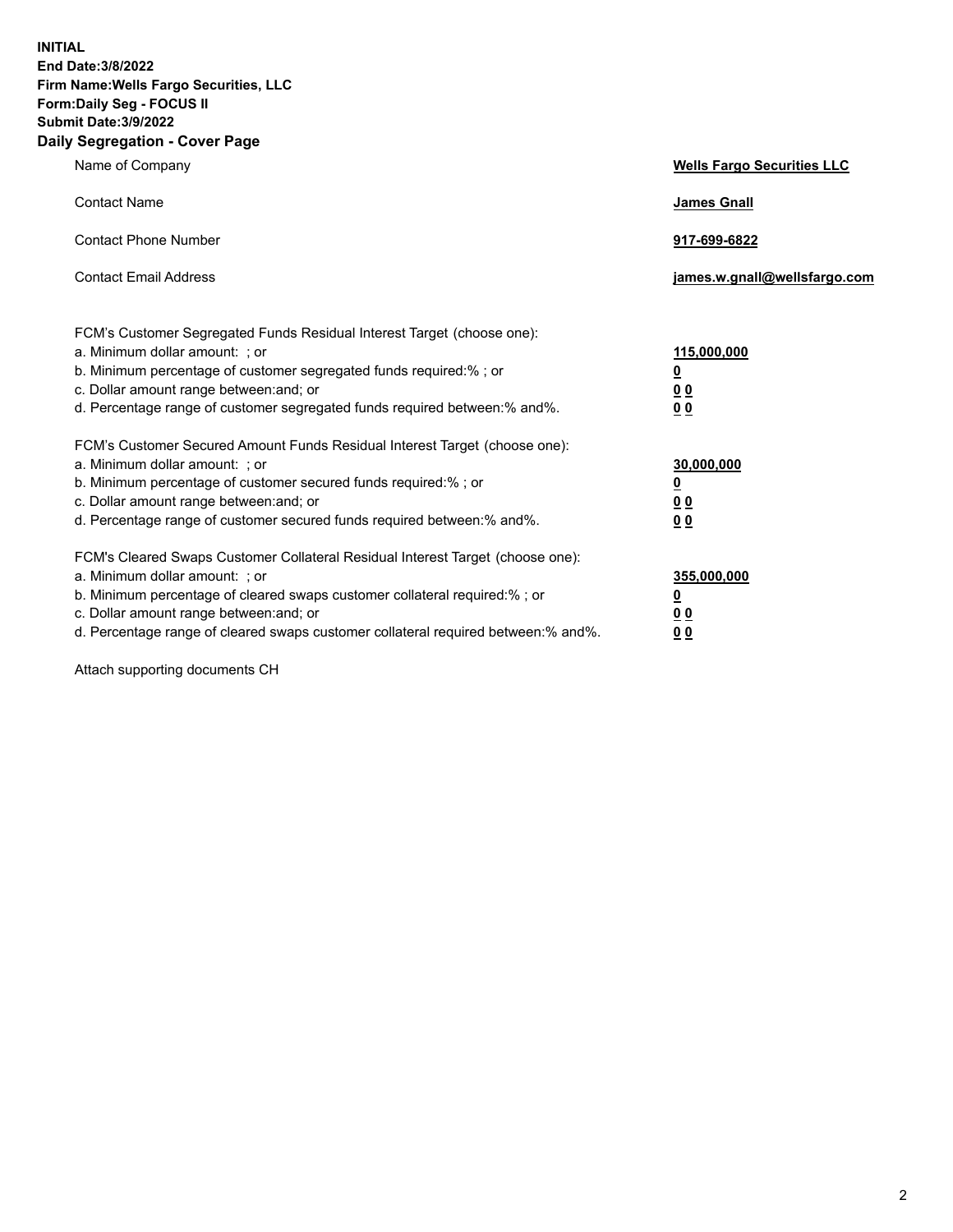**INITIAL End Date:3/8/2022 Firm Name:Wells Fargo Securities, LLC Form:Daily Seg - FOCUS II Submit Date:3/9/2022 Daily Segregation - Secured Amounts** Foreign Futures and Foreign Options Secured Amounts Amount required to be set aside pursuant to law, rule or regulation of a foreign government or a rule of a self-regulatory organization authorized thereunder **0** [7305] 1. Net ledger balance - Foreign Futures and Foreign Option Trading - All Customers A. Cash **347,221,103** [7315] B. Securities (at market) **213,418,971** [7317] 2. Net unrealized profit (loss) in open futures contracts traded on a foreign board of trade **-35,004,142** [7325] 3. Exchange traded options a. Market value of open option contracts purchased on a foreign board of trade **19** [7335] b. Market value of open contracts granted (sold) on a foreign board of trade **0** [7337] 4. Net equity (deficit) (add lines 1. 2. and 3.) **525,635,951** [7345] 5. Account liquidating to a deficit and account with a debit balances - gross amount **124,875** [7351] Less: amount offset by customer owned securities **-120,552** [7352] **4,323** [7354] 6. Amount required to be set aside as the secured amount - Net Liquidating Equity Method (add lines 4 and 5) **525,640,274** [7355] 7. Greater of amount required to be set aside pursuant to foreign jurisdiction (above) or line 6. **525,640,274** [7360] FUNDS DEPOSITED IN SEPARATE REGULATION 30.7 ACCOUNTS 1. Cash in banks A. Banks located in the United States **104,554,911** [7500] B. Other banks qualified under Regulation 30.7 **127,903,226** [7520] **232,458,137** [7530] 2. Securities A. In safekeeping with banks located in the United States **166,704,016** [7540] B. In safekeeping with other banks qualified under Regulation 30.7 **0** [7560] **166,704,016** [7570] 3. Equities with registered futures commission merchants A. Cash **-2,847,930** [7580] B. Securities **46,714,954** [7590] C. Unrealized gain (loss) on open futures contracts **42,777,741** [7600] D. Value of long option contracts **19** [7610] E. Value of short option contracts **0** [7615] **86,644,784** [7620] 4. Amounts held by clearing organizations of foreign boards of trade A. Cash **0** [7640] B. Securities **0** [7650] C. Amount due to (from) clearing organization - daily variation **0** [7660] D. Value of long option contracts **0** [7670] E. Value of short option contracts **0** [7675] **0** [7680] 5. Amounts held by members of foreign boards of trade A. Cash **241,925,295** [7700] B. Securities **0** [7710] C. Unrealized gain (loss) on open futures contracts **-73,728,607** [7720] D. Value of long option contracts **0** [7730] E. Value of short option contracts **0** [7735] **168,196,688** [7740] 6. Amounts with other depositories designated by a foreign board of trade **0** [7760] 7. Segregated funds on hand **0** [7765] 8. Total funds in separate section 30.7 accounts **654,003,625** [7770] 9. Excess (deficiency) Set Aside for Secured Amount (subtract line 7 Secured Statement **128,363,351** [7380]

Page 1 from Line 8)

10. Management Target Amount for Excess funds in separate section 30.7 accounts **30,000,000** [7780] 11. Excess (deficiency) funds in separate 30.7 accounts over (under) Management Target **98,363,351** [7785]

3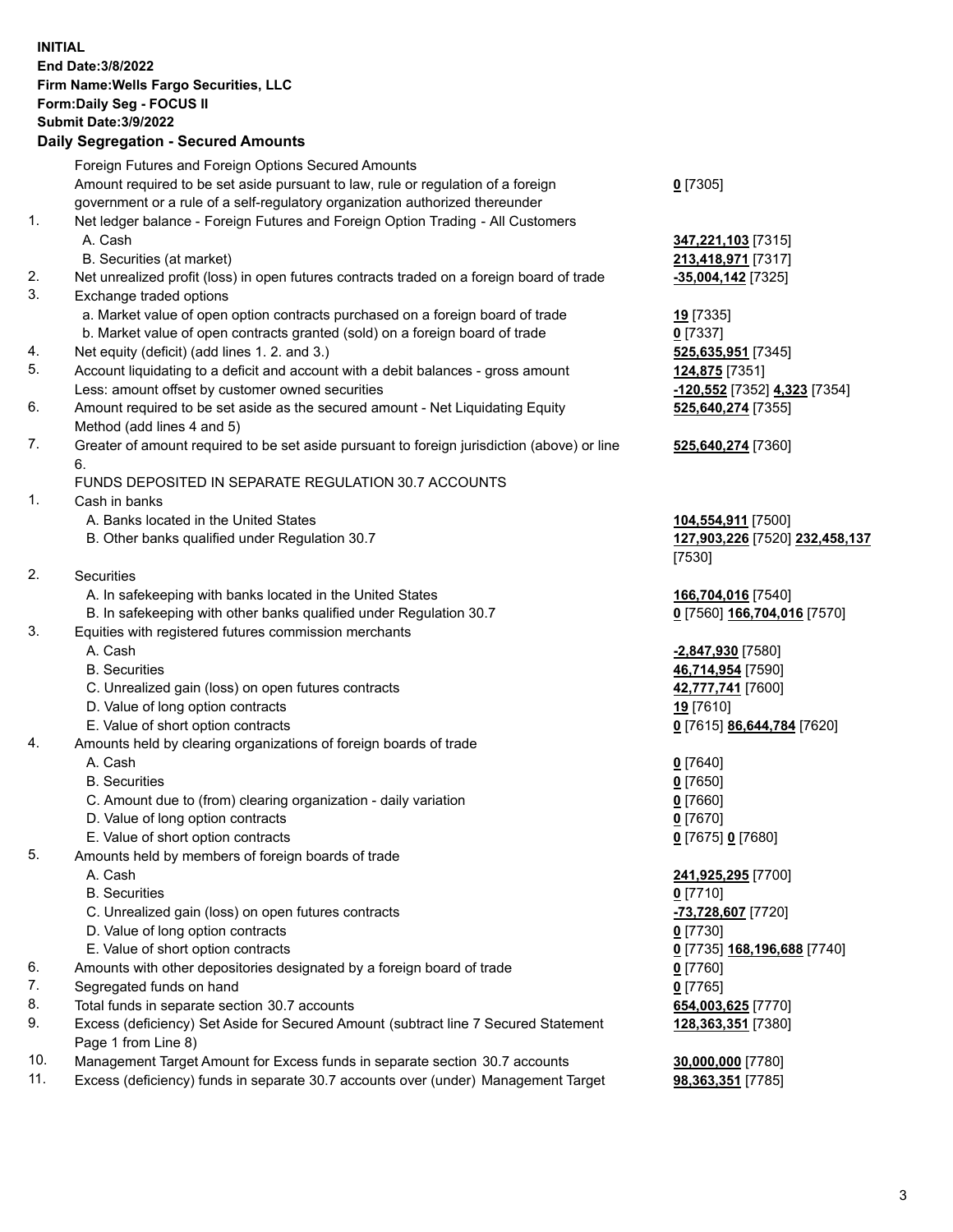**INITIAL End Date:3/8/2022 Firm Name:Wells Fargo Securities, LLC Form:Daily Seg - FOCUS II Submit Date:3/9/2022 Daily Segregation - Segregation Statement** SEGREGATION REQUIREMENTS(Section 4d(2) of the CEAct) 1. Net ledger balance A. Cash **3,928,450,727** [7010] B. Securities (at market) **2,001,745,993** [7020] 2. Net unrealized profit (loss) in open futures contracts traded on a contract market **-398,361,832** [7030] 3. Exchange traded options A. Add market value of open option contracts purchased on a contract market **2,063,987,462** [7032] B. Deduct market value of open option contracts granted (sold) on a contract market **-2,023,582,379** [7033] 4. Net equity (deficit) (add lines 1, 2 and 3) **5,572,239,971** [7040] 5. Accounts liquidating to a deficit and accounts with debit balances - gross amount **258,878,279** [7045] Less: amount offset by customer securities **-245,124,514** [7047] **13,753,765** [7050] 6. Amount required to be segregated (add lines 4 and 5) **5,585,993,736** [7060] FUNDS IN SEGREGATED ACCOUNTS 7. Deposited in segregated funds bank accounts A. Cash **204,435,510** [7070] B. Securities representing investments of customers' funds (at market) **625,478,560** [7080] C. Securities held for particular customers or option customers in lieu of cash (at market) **231,528,151** [7090] 8. Margins on deposit with derivatives clearing organizations of contract markets A. Cash **3,042,911,164** [7100] B. Securities representing investments of customers' funds (at market) **124,277,102** [7110] C. Securities held for particular customers or option customers in lieu of cash (at market) **1,770,217,842** [7120] 9. Net settlement from (to) derivatives clearing organizations of contract markets **138,900,216** [7130] 10. Exchange traded options A. Value of open long option contracts **2,063,987,462** [7132] B. Value of open short option contracts **-2,023,582,379** [7133] 11. Net equities with other FCMs A. Net liquidating equity **0** [7140] B. Securities representing investments of customers' funds (at market) **0** [7160] C. Securities held for particular customers or option customers in lieu of cash (at market) **0** [7170] 12. Segregated funds on hand **0** [7150] 13. Total amount in segregation (add lines 7 through 12) **6,178,153,628** [7180] 14. Excess (deficiency) funds in segregation (subtract line 6 from line 13) **592,159,892** [7190] 15. Management Target Amount for Excess funds in segregation **115,000,000** [7194] **477,159,892** [7198]

16. Excess (deficiency) funds in segregation over (under) Management Target Amount Excess